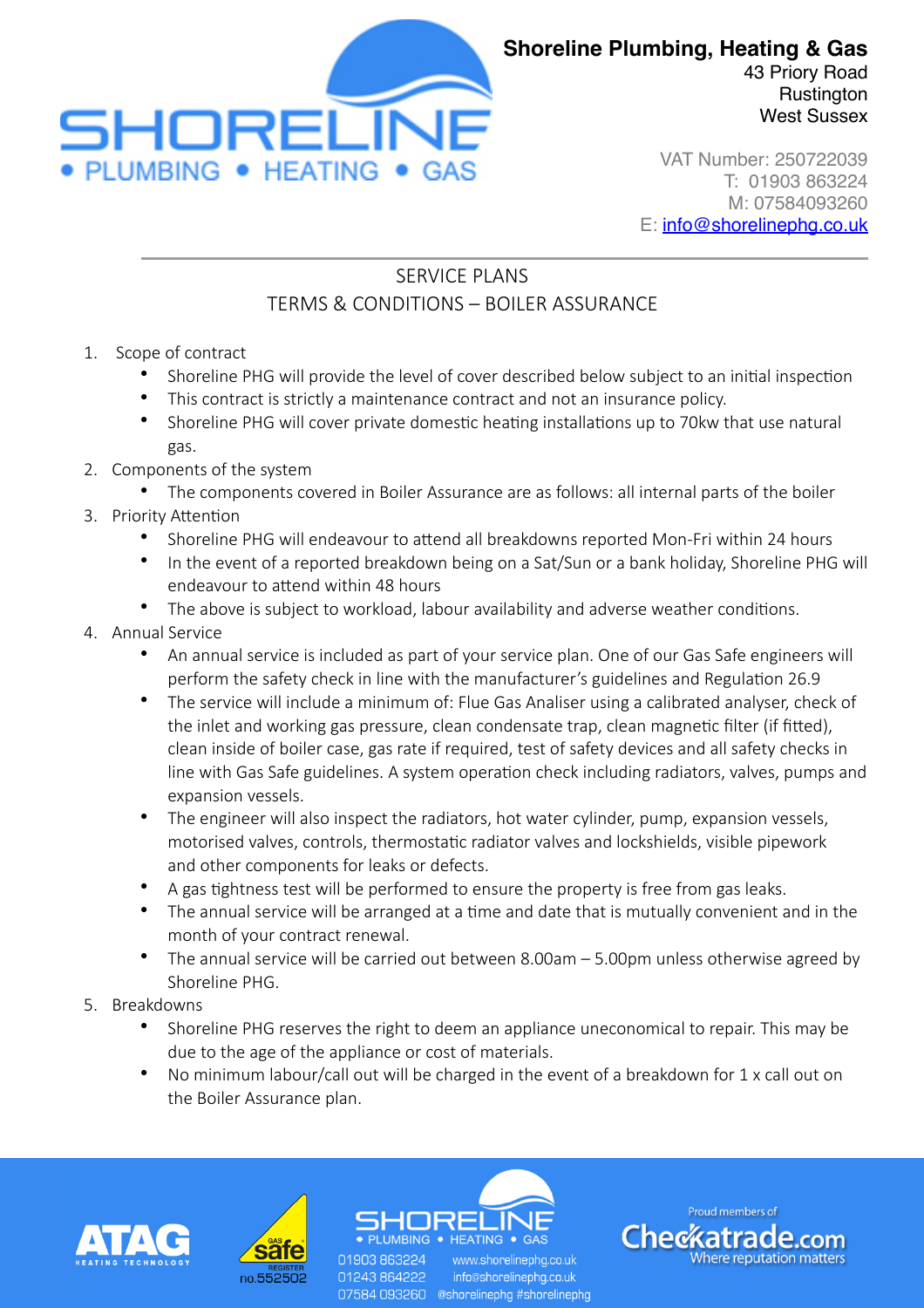

VAT Number: 250722039 T: 01903 863224 M: 07584093260 E: [info@shorelinephg.co.uk](mailto:info@shorelinephg.co.uk)

West Sussex

- Parts/labour will not be covered and will be chargeable in full for customers on the Boiler Assurance plan.
- 6. Breakdowns not covered
	- Any breakdown that is caused by sludge, scale or system deposits will not be covered. This will be confirmed via visual inspection of failed component, or a water quality test charged at £45.00 if deemed appropriate or at customers request.
	- Underfloor heating systems will not be covered unless installed by Shoreline PHG.
	- Shower pumps, shower valves or concealed pipework.
	- Any breakdown that is a result of a problem with the water mains electrical grid or gas main/ meter. This includes having no credit on a gas meter.
	- Pre-existing faults and defects in the design or installation of the system.
	- Separate gas heaters, electric or oil boilers.
	- Condensate lift pumps or freezing of condensate pipes that are not of adequate size.
	- Any breakdowns caused by blocked drains backing up in the boiler.
	- Replacement of cosmetic parts such as boiler casings and covers.
	- Faults caused by the fabric of the building. For example, pipes in walls bursting due to subsistence.
	- Any defects caused by misuse, malicious actions or third-party interference.
	- Any defect caused by fire, flood, lightening, storm, frost, explosion, terrorism, impact of any other extraneous cause or force majeure.
- 7. Breaking of Appointments
	- Customers that have arranged a breakdown call out or annual service are given a 3-hour slot. If the engineer attends and the customer is not available, a rebooking fee of £50.00+ VAT is charged to reattend.
	- Customers must give at least 48 hours notice to change an appointment time/date.
- 8. Provision of spare parts
	- Shoreline PHG will endeavour to obtain parts as soon as possible. However, in some circumstances parts may not be available next day.
	- Shoreline PHG will not be held responsible for delays in the provision of parts from suppliers or delivery firms. All parts fitted will be of the highest quality, no substandard parts will be fitted.
- 9. Period, Renewal and Payment of Contract
	- This contract is valid for 12 months (1 Year) from the date on which the contract is signed.
	- Initial payment needs to be made within 14 days of signing the service plan contract for the plan to be activated.
	- The contract will automatically be renewed year on year unless instructed by the customer to cancel. The customer must give notice no later than 28 days before the renewal date.





01903 863224 01243864222

 $\bullet$  HEATING  $\bullet$  GAS www.shorelinepha.co.uk info@shorelinephg.co.uk 07584 093260 @shorelinephg #shorelinephg